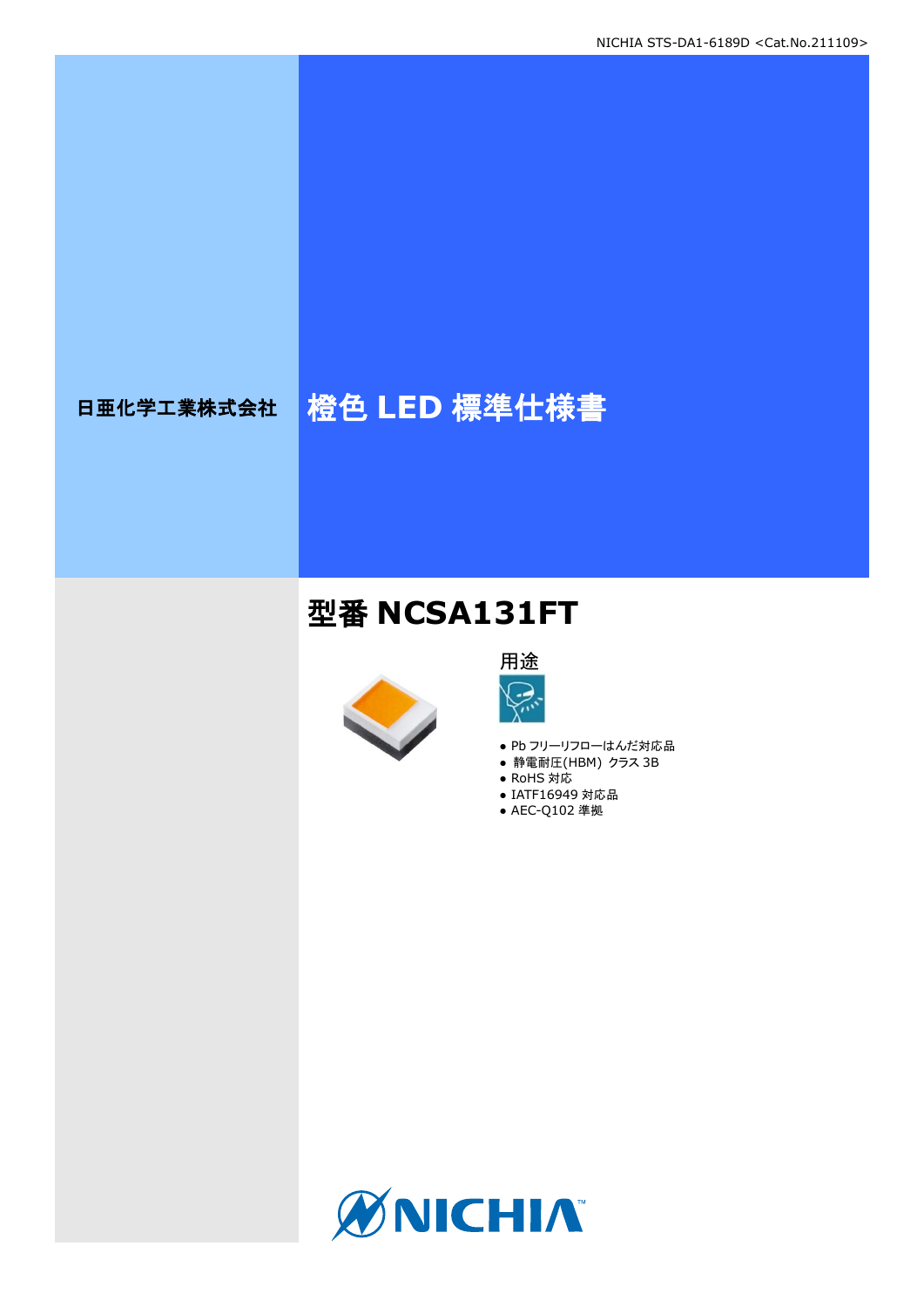### 規格

### (1) 絶対最大定格

| 項目        | 記号               | 最大定格           | 単位 |
|-----------|------------------|----------------|----|
| 順電流       | IF               | 1500           | mA |
| パルス順電流    | $I_{FP}$         | 3000           | mA |
| 静電耐圧(HBM) | <b>VESD</b>      | 8              | kV |
| 逆方向許容電流   | $I_{R}$          | 85             | mA |
| 許容損失      | $P_D$            | 5.58           | W  |
| 動作温度      | $T_{\text{opt}}$ | $-40 \sim 125$ | °C |
| 保存温度      | $T_{\text{stg}}$ | $-40 \sim 125$ | °C |
| ジャンクション温度 | Tı               | 150            | °C |

\* TJ=25°C での値です。

\* 静電耐圧(HBM)は ANSI/ESDA/JEDEC JS-001 のクラス 3B です。

\* 動作温度ははんだ接合部温度(TS)での値です。

#### (2) 特性

| 項目   |   | 記号                   | 条件             | 標準   | 最大  | 単位   |
|------|---|----------------------|----------------|------|-----|------|
| 順電圧  |   | VF                   | $I_F = 1000mA$ | 3.25 |     |      |
| 光束   |   | $\Phi_{\rm v}$       | $I_F = 1000mA$ | 280  |     | lm   |
|      | X |                      | $I_F = 1000mA$ | 0.57 |     |      |
| 色度座標 |   | ۰                    | $I_F = 1000mA$ | 0.42 |     | -    |
|      |   | $R_{\theta}$ JS_real |                | 4.6  | 5.0 |      |
| 熱抵抗  |   | Rejs el              |                | 3.3  | 3.7 | °C/W |

\* TJ=25°C での値です。順電圧、光束、色度座標は、パルス幅 0.05msec、デューティー比 1%の連続矩形波により測定しています。

\* 光束は、CIE 127:2007 に準拠した国家標準校正値と整合をとっています。

\* 色度座標は、CIE 1931 色度図に基づくものとします。

\* 熱抵抗 RθJS\_realは電力変換効率(ηe=27%)を考慮した値です。JESD51 をご参照ください。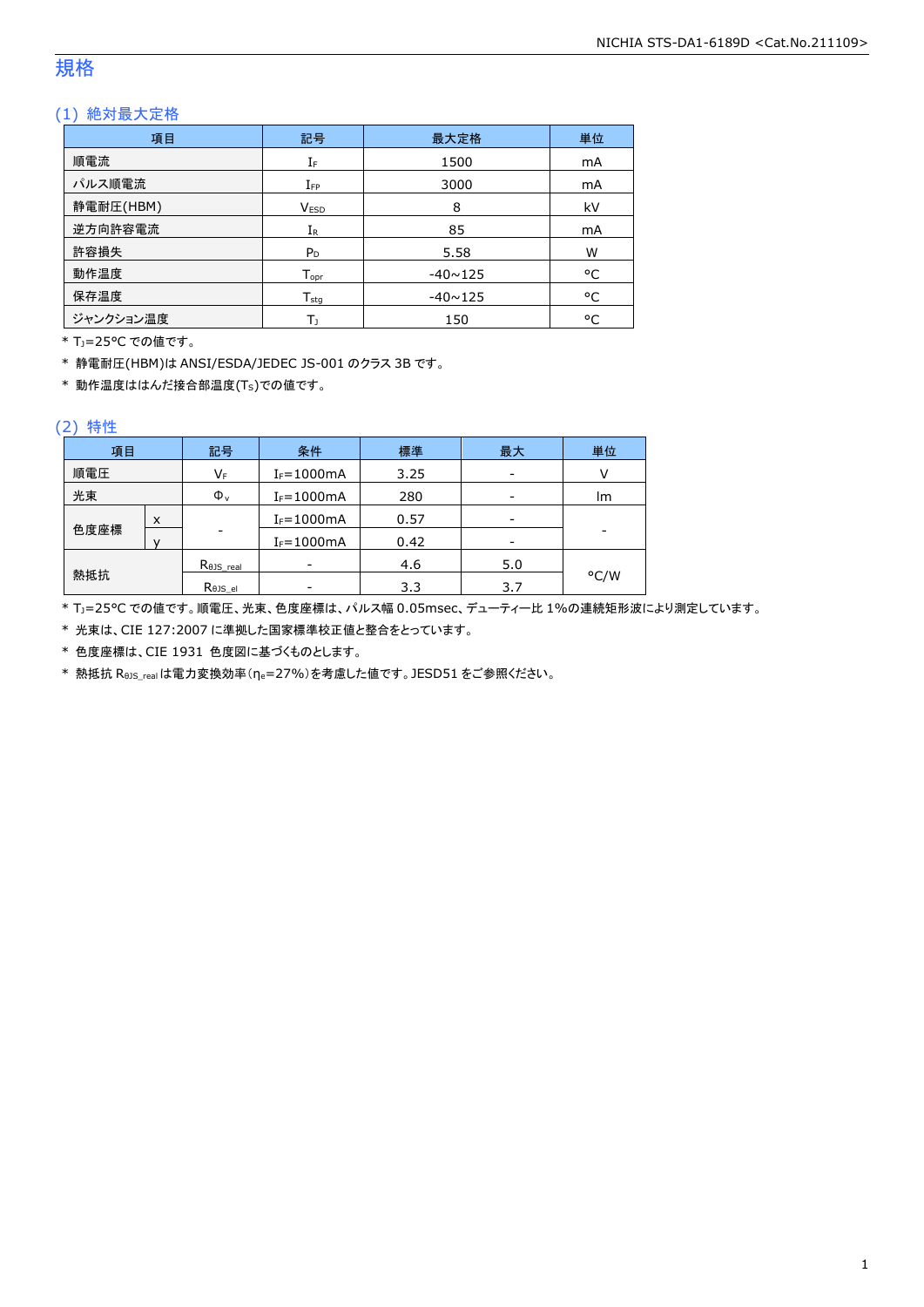## ランク分け

| 項目  | ランク              | 最小  | 最大  | 単位 |
|-----|------------------|-----|-----|----|
| 順電圧 | -                | 2.9 | 3.5 |    |
|     | R300             | 300 | 325 |    |
| 光束  | R <sub>275</sub> | 275 | 300 | lm |
|     | R250             | 250 | 275 |    |

色度範囲

|   | ランク L3 |       |       |       |
|---|--------|-------|-------|-------|
| x | 0.576  | 0.549 | 0.562 | 0.589 |
|   | 0.407  | 0.425 | 0.438 | 0 411 |

\* Tj=25°C での値です。パルス幅 0.05msec、デューティー比 1%の連続矩形波により測定しています。

\* 順電圧は±0.05V の公差があります。

\* 光束は±5%の公差があります。

\* 色度は±0.003 の公差があります。

\* 1 注文単位に対して上記のランクを納入します。又、その納入比率は問わないものとします。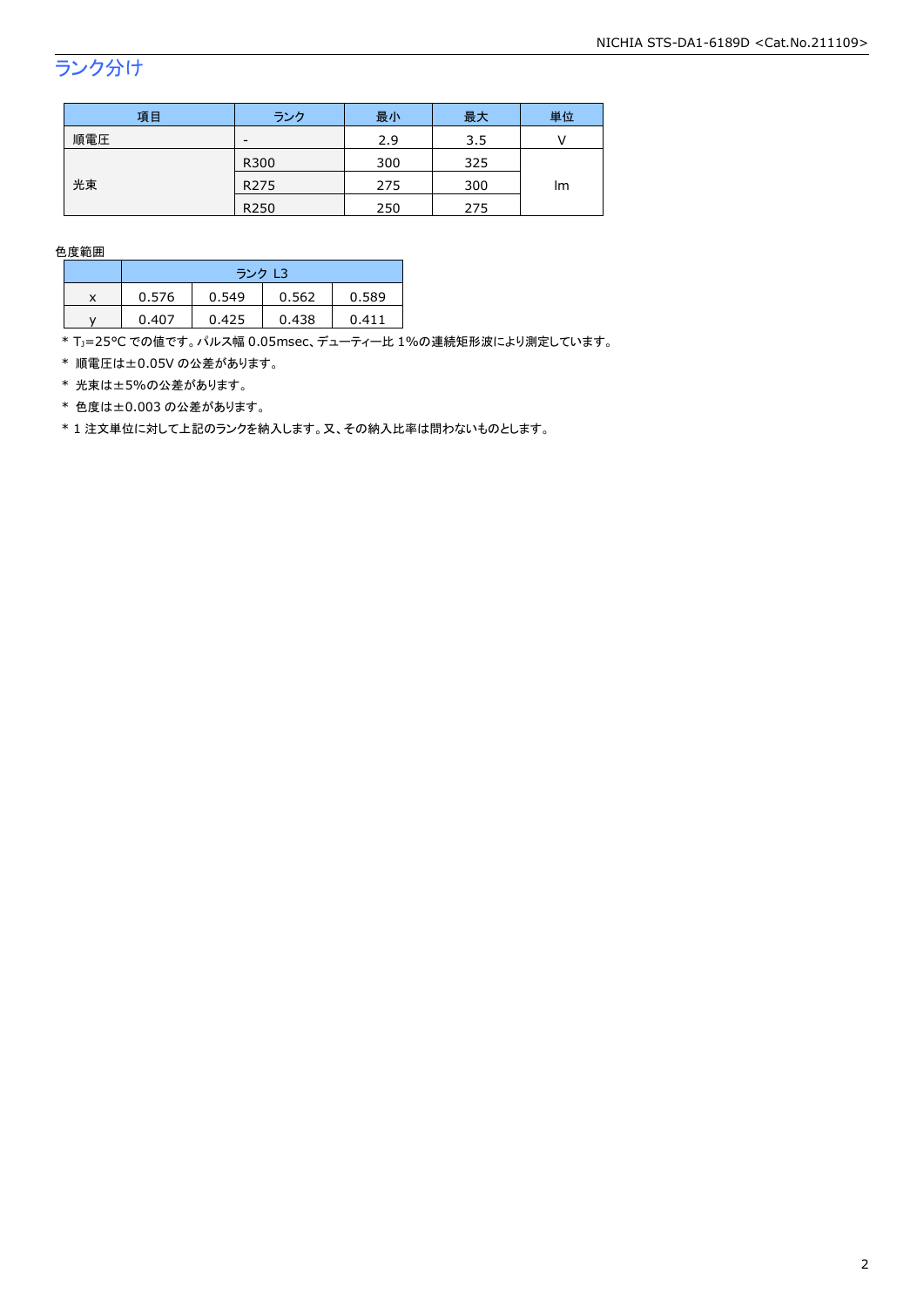色度図

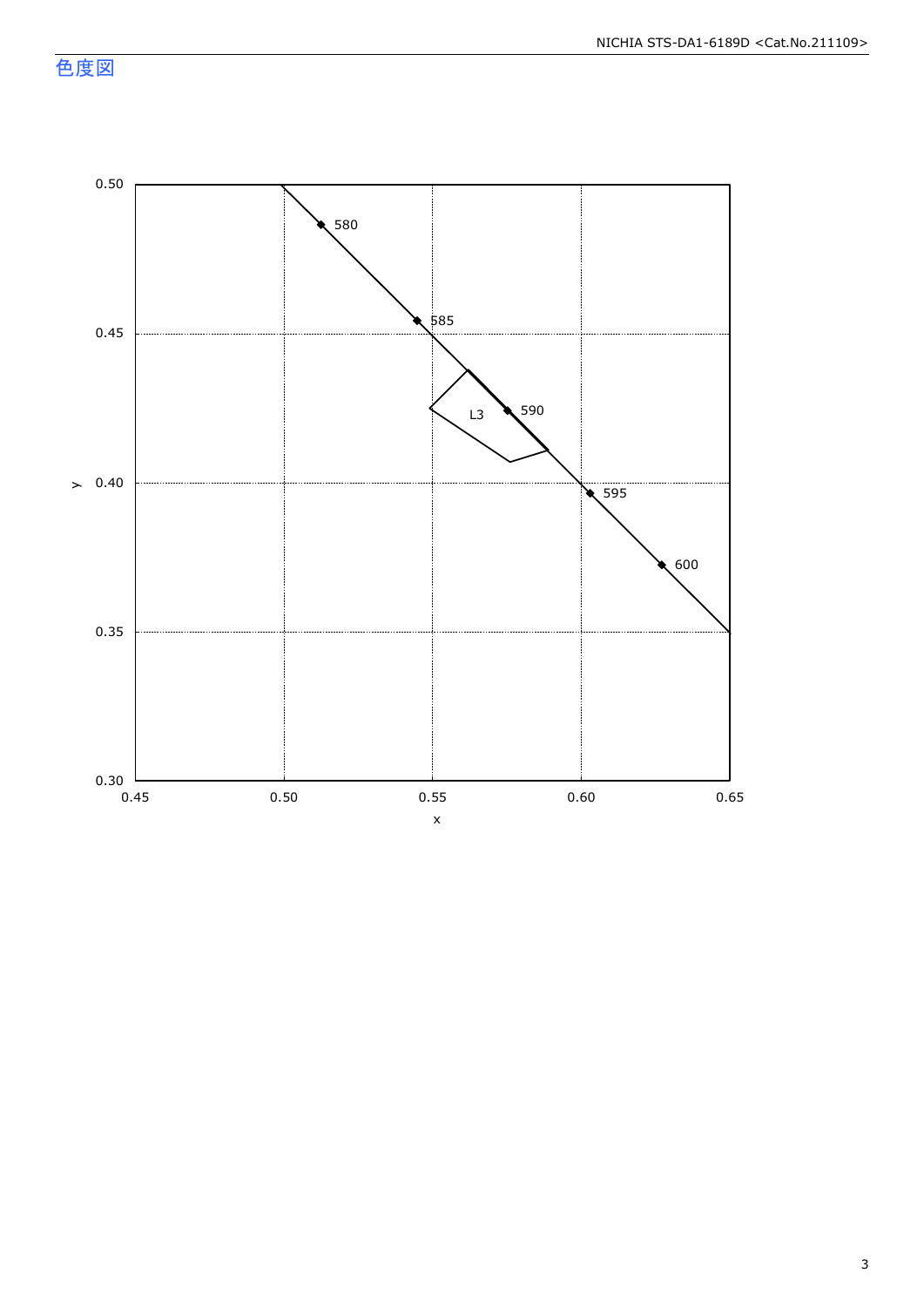### 外形寸法

This product complies with RoHS Directive. \* 本製品はRoHS指令に適合しております。

1.45

Part No. NCSx131F

No. STS-DA7-17454A<br>(単位 Unit: mm,公差 Tolerance: ±0.05)







| 項目 Item                                    | 内容 Description                                                          |
|--------------------------------------------|-------------------------------------------------------------------------|
| パッケージ材質<br>Package Materials               | セラミックス<br>Ceramics                                                      |
| 蛍光体板材質<br>Phosphor sheet<br>Materials      | 硬質ガラス+シリコーン樹脂(蛍光体入り)<br>Hard Glass<br>and Silicone Resin(with phosphor) |
| 封止樹脂材質<br>Encapsulating Resin<br>Materials | シリコーン樹脂<br>Silicone Resin                                               |
| 雷極材質<br><b>Electrodes Materials</b>        | 金メッキ<br>Au-plated                                                       |
| ダイヒートシンク材質<br>Die Heat Sink<br>Materials   | 金メッキ<br>Au-plated                                                       |
| 質量<br>Weight                               | 0.0057g(TYP)                                                            |

Dimensions do not include mold flash. \* バリは寸法に含まないものとします。

The height of LED package is from the bottom of back electrode to the surface of emitting area. \* 製品高さは、裏面電極から発光エリアまでの寸法です。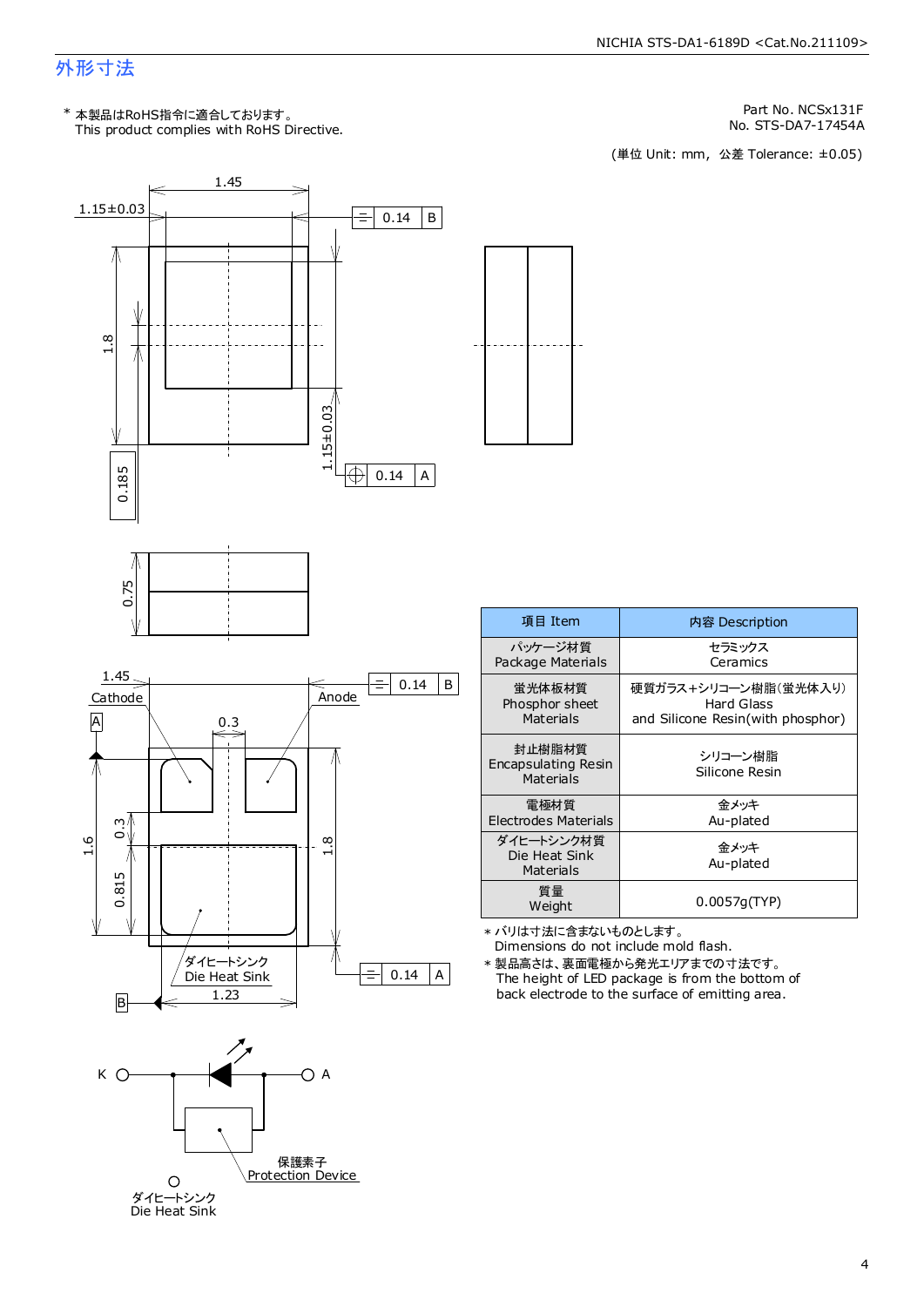### はんだ付け

● リフロー条件(Pb フリーはんだ使用時)



● 推奨取り付けパターン ろんじょう しょうしゃ ゆうしゃ ウィック あんきょう きょうかん きゅうしょく 推奨メタルマスク開口パターン





(単位 Unit: mm)

- \* 本製品は、リフロー対応品です。ディップはんだ、手はんだについては保証できません。
- \* リフローはんだは 2 回までとして下さい。
- \* ご使用のはんだ推奨条件を基にリフロープロファイルを設定して下さい。
- \* ピーク温度からの冷却温度勾配が緩やかになるように配慮して、急冷却を避けて下さい。
- \* 大気リフローの場合、リフロー時の熱や雰囲気の影響により、光学的劣化を起こすことがあります。リフローに際しては、窒素リフローを推奨します。
- \* 本製品は、発光面にガラスを用いているため、過度な力が加わると傷、欠け、割れ、製品の変形、断線や信頼性に影響を及ぼす恐れがあります。 推奨実装条件:

専用ノズルを推奨します。(下図ノズル図面参照)

ノズル接触部:

蛍光体板の中心。(以下の右から 2 番目の図参照)



 上図のように蛍光体板端を吸着すると欠け、割れ発生の原因となります。 実装圧力 3.5N/m㎡以下 ※但し、最大荷重 5N 以下 吸引圧力 8N/c ㎡以下(0.8kgf/c ㎡以下)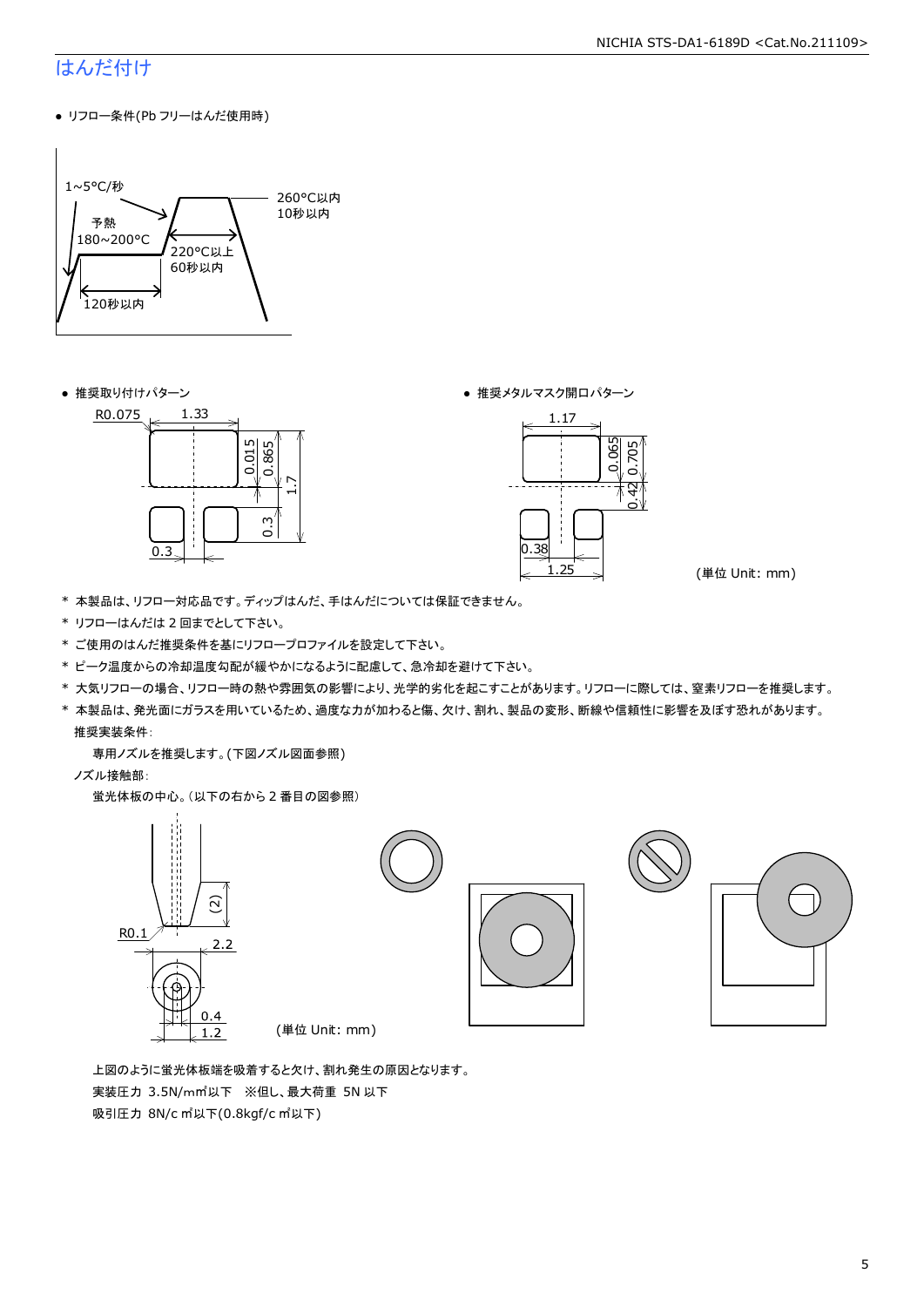- \* 基本的にはんだの取り付け後の修正は行わないで下さい。やむをえず修正する場合は、ホットプレートを使用して下さい。また、事前に修正による特性の 劣化のなきことを確認の上行って下さい。
- \* ダイヒートシンク部をはんだ実装して下さい。やむをえずできない場合は、熱伝導性の良い接着剤を使用して下さい。
- \* はんだ付け時、加熱された状態で LED にストレスを加えないで下さい。
- \* 実装機を使用する場合は、本製品にあった吸着ノズルを選定下さい。
- \* あくまで推奨ランドは LED を問題無く取り付けられるランドサイズとなっています。高密度実装などで実装精度が必要となる場合は、それに適したランド形 状を検討下さい。
- \* フラックスを使用する場合はノンハロゲンタイプを推奨します。また LED に直接フラックスがかかるような工程設計は行わないで下さい。
- \* 取り付けパターンに対して、はんだ種類及びはんだ塗布量が問題ないことを事前に確認して下さい。
- \* 電極パターンが全てパッケージの裏面にあるため、はんだ部が外観では確認できません。貴社にてはんだ条件を充分に確認の上でご使用下さい。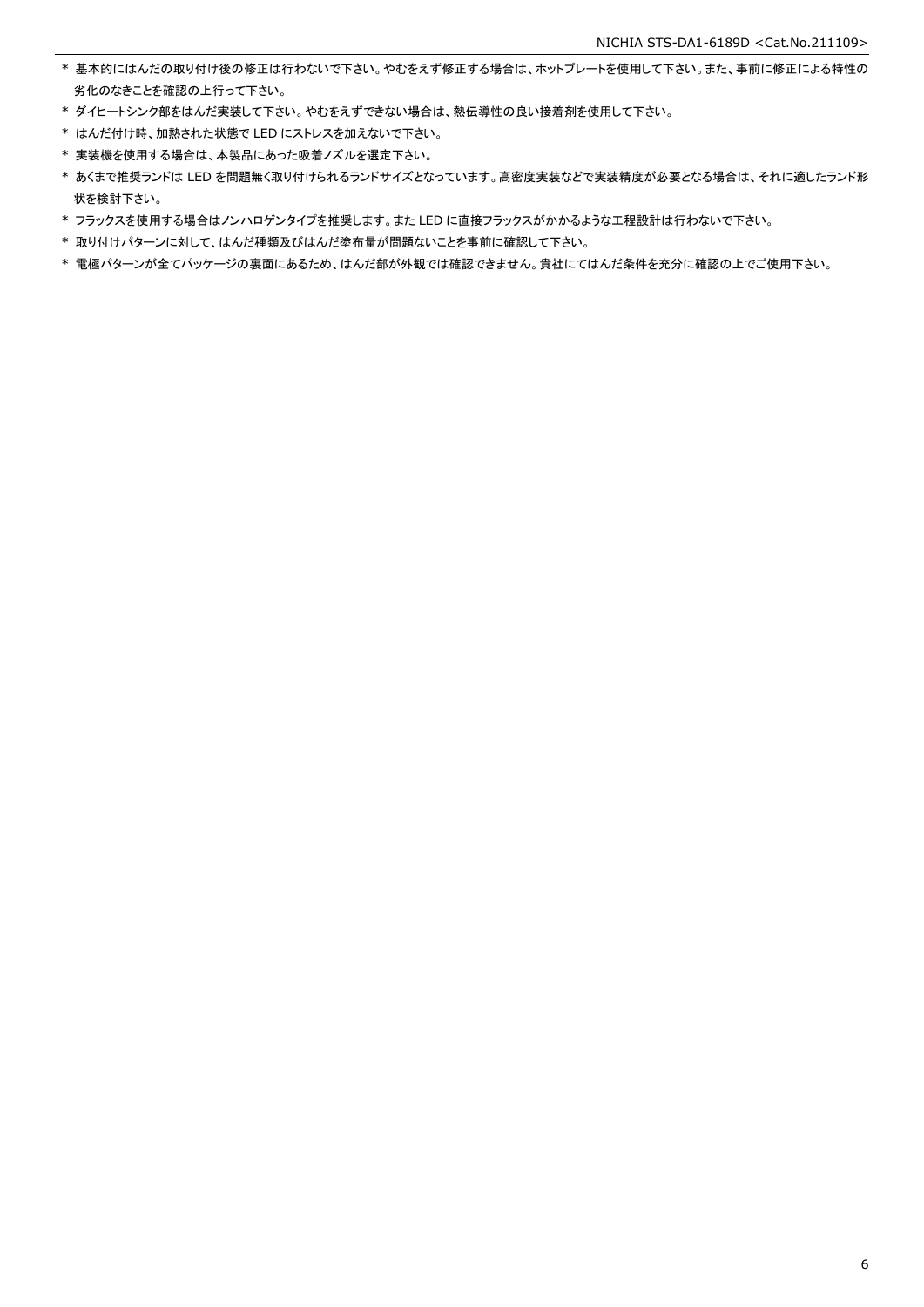### テーピング仕様

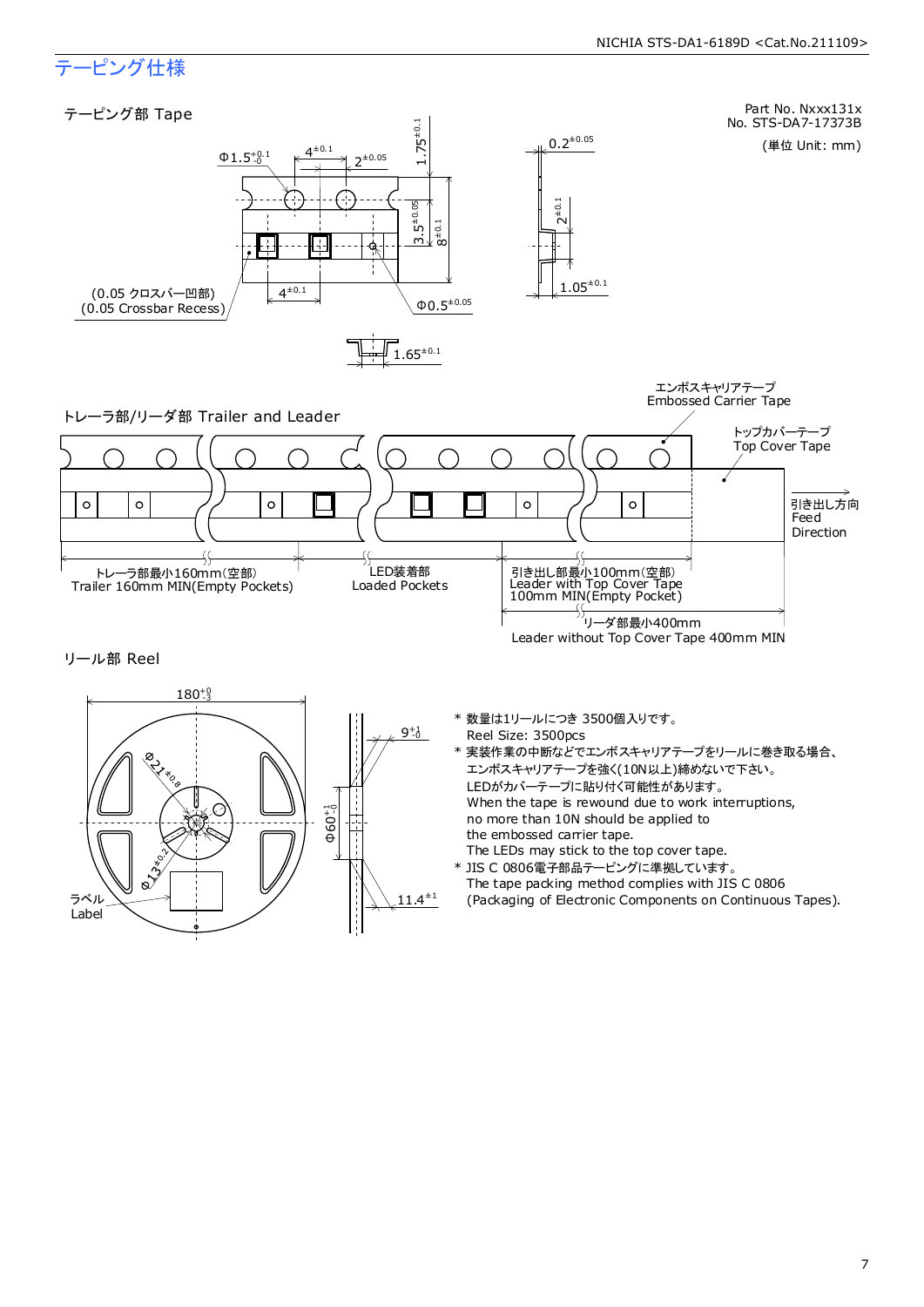### 梱包仕様

Reels are shipped with desiccants in heat-sealed moisture-proof bags. シリカゲルとともにリールをアルミ防湿袋に入れ、熱シールにより封をします。

No. STS-DA7-0006F Part No. Nxxxxxxx



Label ラベル  $\mathscr{D}$ NICHIA XXXX LED PART NO.: **Nxxxxxxx** \*\*\*\*\*\*\* LOT: YMxxxx-RRR QTY.: PCS<br>RoHS INAKA, ANAN, TOKUSHIMA, JA

Moisture-proof bags are packed in cardboard boxes with corrugated partitions. アルミ防湿袋を並べて入れ、ダンボールで仕切ります。





- 客先型名が設定されていない場合は空白です。 客先型名を\*\*\*\*\*\*\*で示します。 If not provided, it will not be indicated on the label. \*\*\*\*\*\*\* is the customer part number.
- For details, see "LOT NUMBERING CODE" in this document. ロット表記方法についてはロット番号の項を<br>参照して下さい。 \*
- The label does not have the RANK field for un-ranked products. ランク分けがない場合はランク表記はありません。 \*
- Products shipped on tape and reel are packed in a moisture-proof bag. They are shipped in cardboard boxes to protect them from external forces during transportation. 本製品はテーピングしたのち、輸送の衝撃から保護するためダンボールで梱包します。 \*
- Do not drop or expose the box to external forces as it may damage the products. 取り扱いに際して、落下させたり、強い衝撃を与えたりしますと、製品を損傷させる原因になりますので注意して下さい。 \*
- Do not expose to water. The box is not water-resistant. ダンボールには防水加工がされておりませんので、梱包箱が水に濡れないよう注意して下さい。 \*
- \* Using the original package material or equivalent in transit is recommended. 輸送、運搬に際して弊社よりの梱包状態あるいは同等の梱包を行って下さい。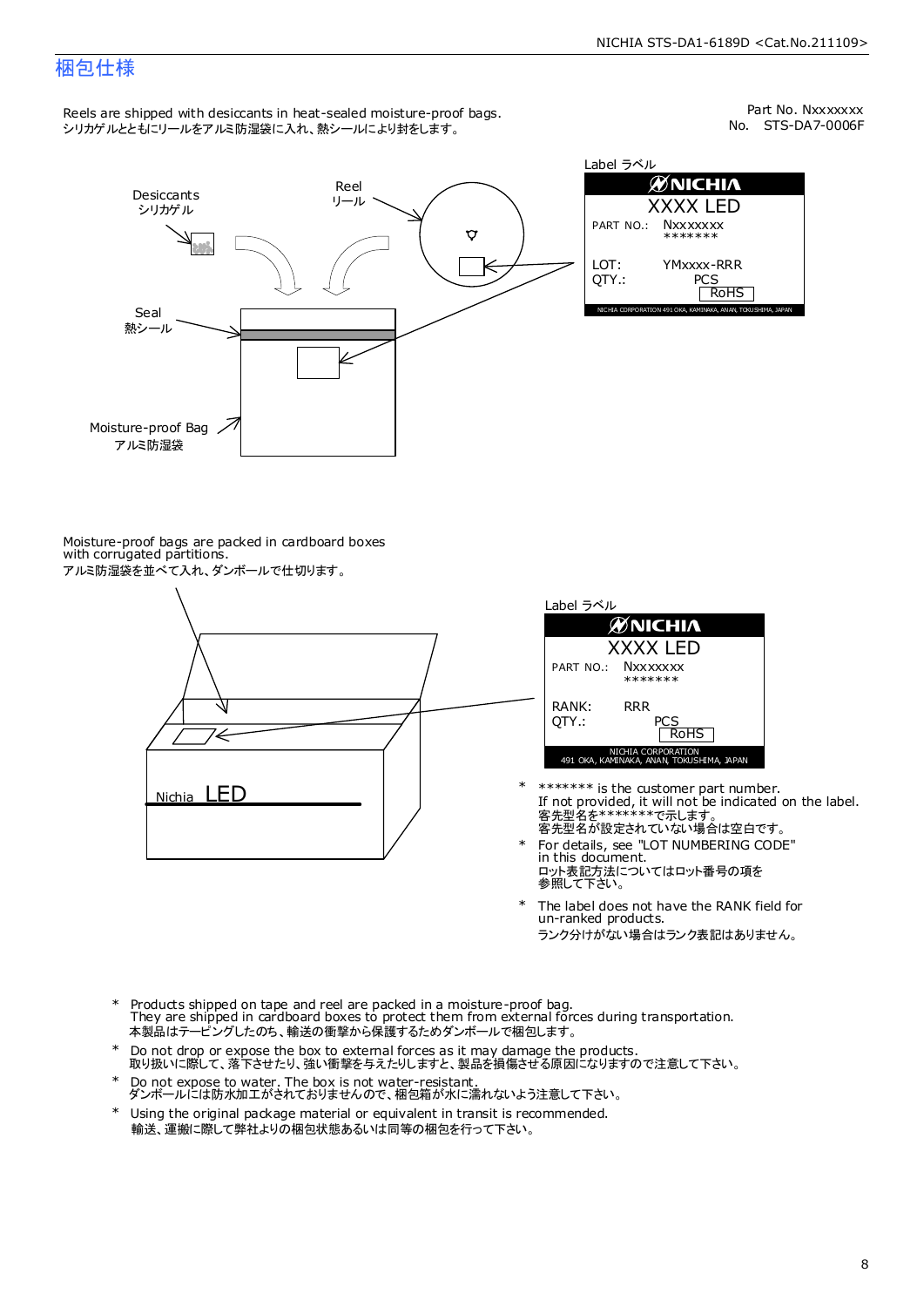### ロット番号

ロット番号は以下のように英数字で表記します。

- YMxxxx RRR
- Y 製造年

| 年    |   |
|------|---|
| 2020 | Κ |
| 2021 |   |
| 2022 | м |
| 2023 | Ν |
| 2024 | 0 |
| 2025 | P |

#### M - 製造月

| F          | M | F  | M |
|------------|---|----|---|
|            |   |    |   |
|            |   | 8  | 8 |
|            |   | q  |   |
|            |   | 10 | А |
|            | 5 | 11 | R |
| $\epsilon$ | 6 | 12 |   |

 xxxx-当社管理番号 RRR-色度ランク、光束ランク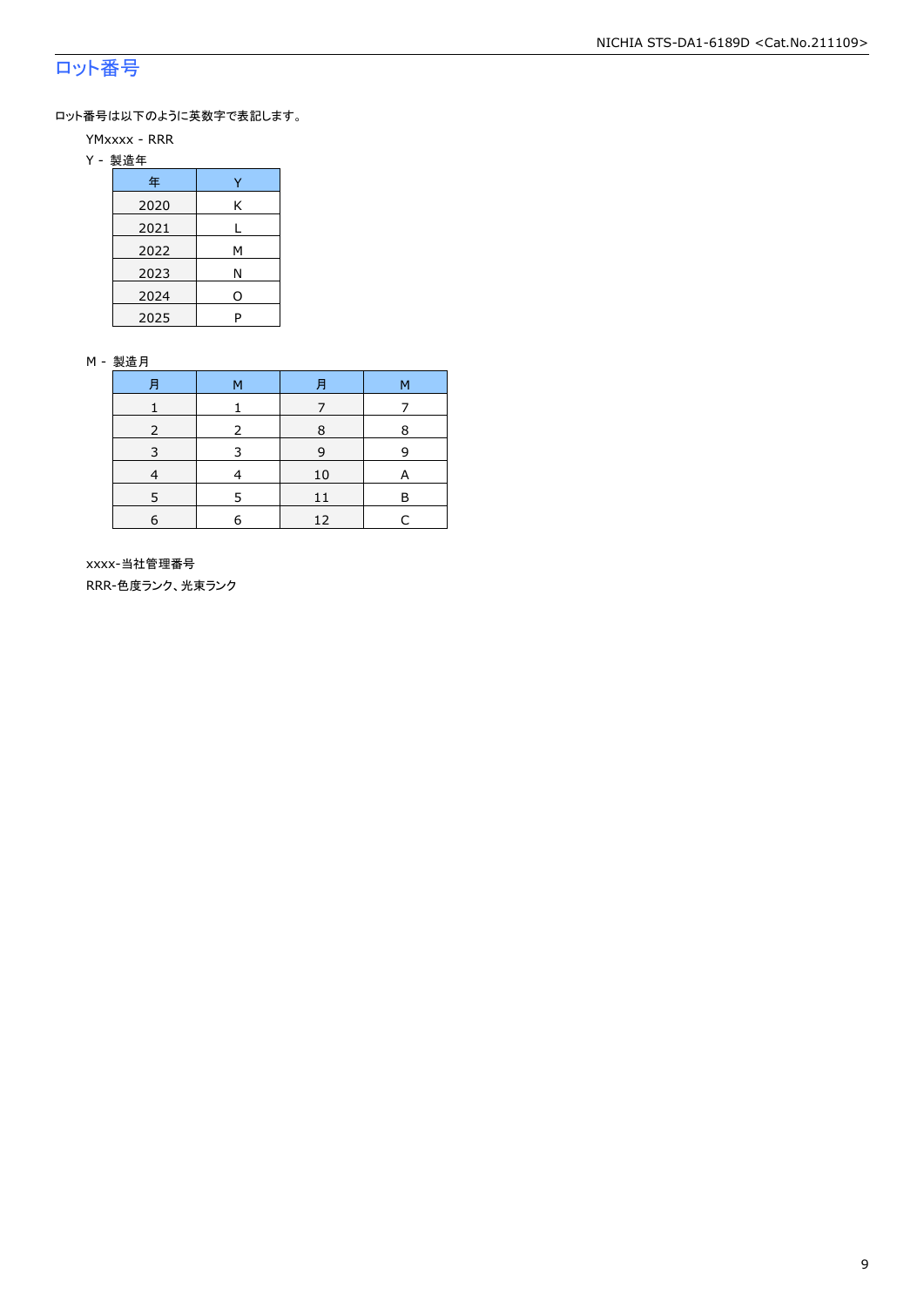### ディレーティング特性

Part No. NCSx131F No. STS-DA7-17621



#### Solder Temperature(Cathode Side)(°C) はんだ接合部温度(カソード側)



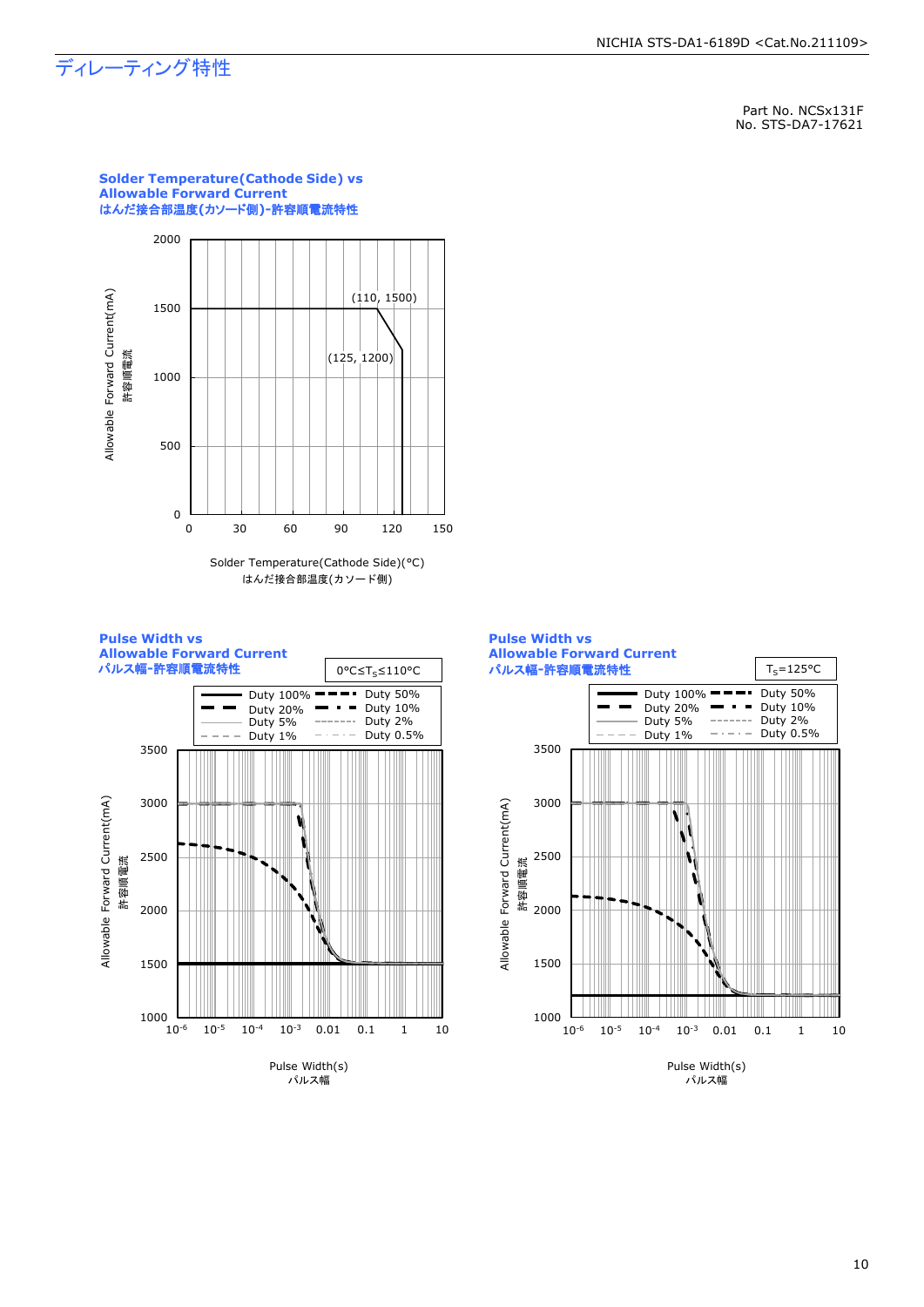### 光学特性

\* All characteristics shown are for reference only and are not guaranteed. 本特性は参考です。

Part No. NCSA131F No. STS-DA7-17368B

\* Characteristics measured in a continuous square wave pulse mode with a pulse width of 0.05msec and a duty cycle of 1%. パルス幅0.05msec、デューティー比1%の連続矩形波により測定しています。





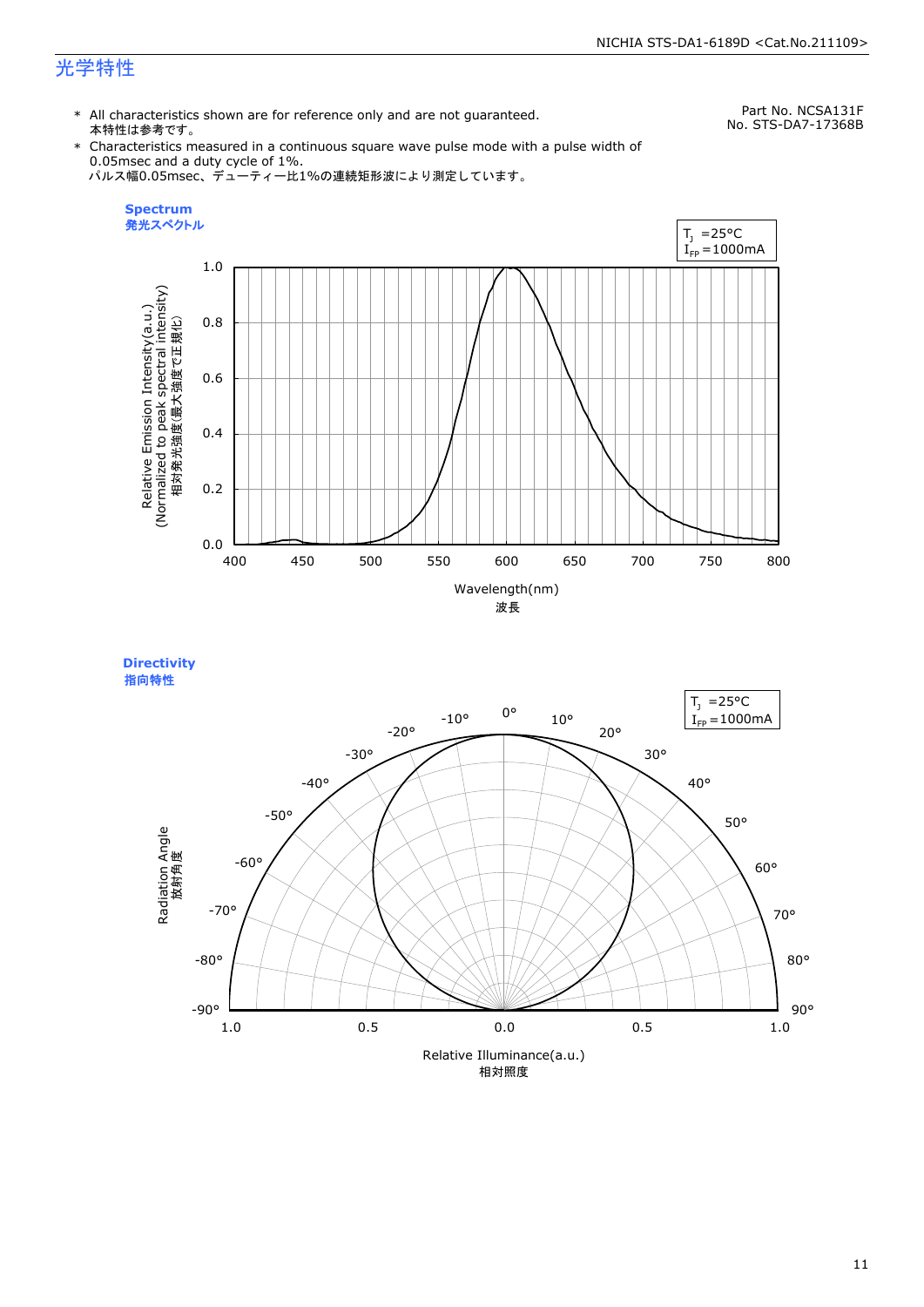### 電流温度特性

\* All characteristics shown are for reference only and are not guaranteed. 本特性は参考です。

Part No. NCSA131F No. STS-DA7-17369B

\* Characteristics measured in a continuous square wave pulse mode with a pulse width of 0.05msec and a duty cycle of 1%.

パルス幅0.05msec、デューティー比1%の連続矩形波により測定しています。





**Forward Current vs Relative Luminous Flux**

順電流**-**相対光束特性



**Junction Temperature vs Relative Luminous Flux** ジャンクション温度**-**相対光束特性

Relative Luminous Flux(a.u.)

Relative Luminous Flux(a.u.)

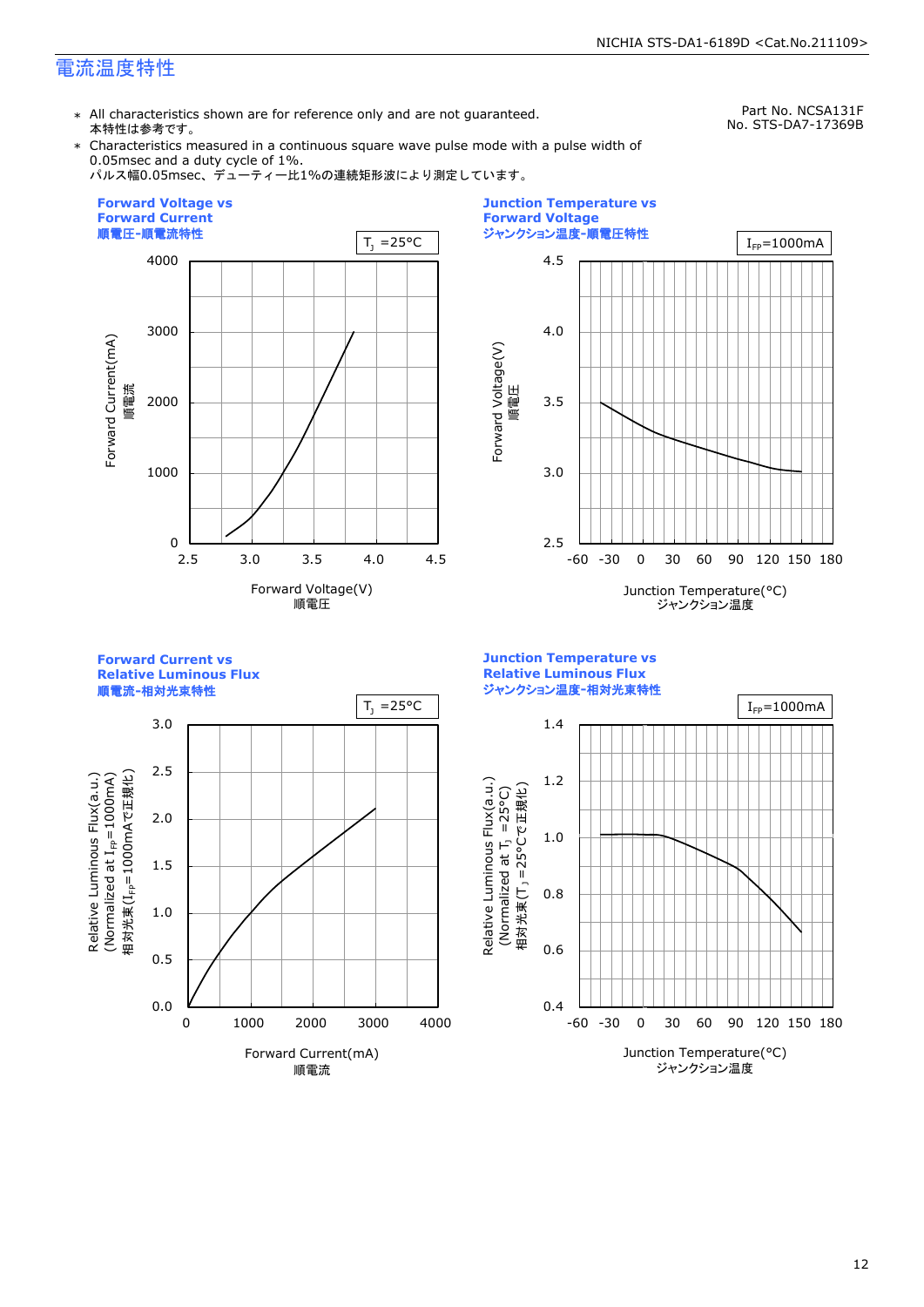### 電流温度特性

\* All characteristics shown are for reference only and are not guaranteed. 本特性は参考です。

Part No. NCxA131F No. STS-DA7-17374B

- \* Characteristics measured in a continuous square wave pulse mode with a pulse width of 0.05msec and a duty cycle of 1%.
	- パルス幅0.05msec、デューティー比1%の連続矩形波により測定しています。



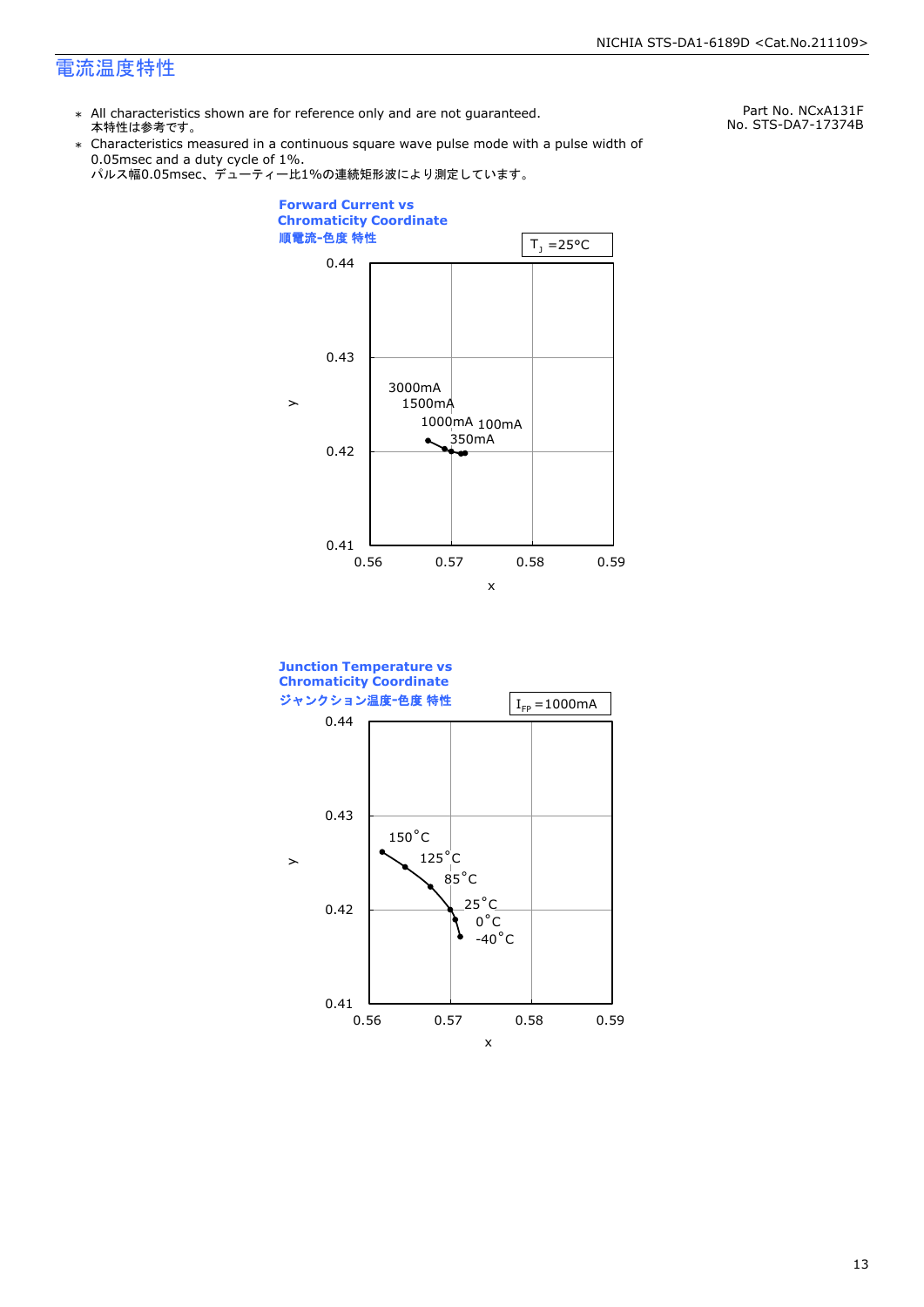### 信頼性

### (1) 試験項目と試験結果

| 試験項目                | 参照規格                             | 試験条件                                                                   | 試験時間      | 故障判定<br>基準 No. | 故障数/試験数 |
|---------------------|----------------------------------|------------------------------------------------------------------------|-----------|----------------|---------|
| はんだ耐熱性<br>(リフローはんだ) | <b>JEITA ED-4701</b><br>300 301  | T <sub>sld</sub> =260°C, 10 秒, 2 回<br>(前処理 85℃, 60%, 168 時間)           |           | #1             | 0/10    |
| はんだ付け性              | <b>JEITA ED-4701</b><br>303 303A | $T_{\text{std}} = 245 \pm 5^{\circ}$ C, 5 秒<br>鉛フリーはんだ(Sn-3.0Ag-0.5Cu) |           | #2             | 0/10    |
| 熱衝撃(気相)             |                                  | -40°C(15 分)~125°C(15 分)                                                | 1000 サイクル | #1             | 0/22    |
| 高温連続動作              |                                  | $T_A = 85^{\circ}$ C, I <sub>F</sub> =1200mA                           | 1000 時間   | #1             | 0/10    |
| 高温高湿点滅動作            |                                  | $T_A = 85^{\circ}$ C, RH = 85%<br>I <sub>F</sub> =1200mA(30 分 ON/OFF)  | 1000 時間   | #1             | 0/10    |
| 静雷破壊                | ANSI/ESDA/<br>JEDEC JS-001       | HBM, 8kV, 1.5kΩ, 100pF, 順逆 1 回                                         |           | #1             | 0/10    |

注記:

1) 熱抵抗 RθJA≈16℃/W

2) 測定は LED が常温に戻ってから行います。

### (2) 故障判定基準

| 基準 No.  | 項目                 | 条件                       | 判定基準            |
|---------|--------------------|--------------------------|-----------------|
|         |                    |                          | <初期値×0.9        |
| 順電圧(VF) |                    | $I_F = 1000$ mA          | >初期値×1.1        |
| #1      |                    |                          | <初期値×0.8        |
|         | 光束( $\Phi_{\nu}$ ) | $I_F = 1000$ mA          | >初期値×1.2        |
| #2      | はんだぬれ性             | $\overline{\phantom{a}}$ | はんだぬれ面積率が 95%未満 |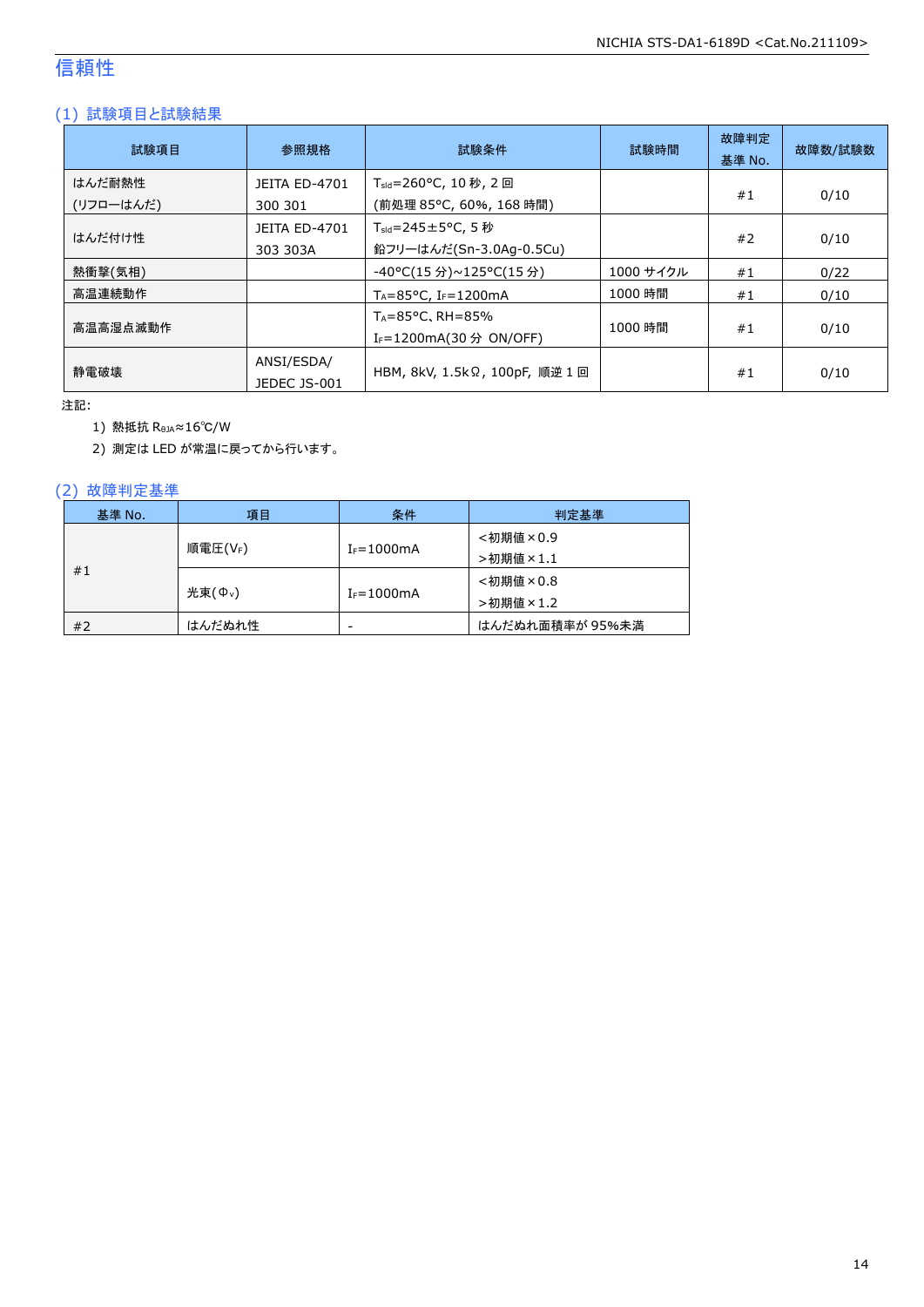### 注意事項

#### (1) 保管

|    | 条件        | 温度                   | 湿度       | 期間        |
|----|-----------|----------------------|----------|-----------|
|    | アルミ防湿袋開封前 | $30^{\circ}$ C<br>以下 | 90%RH 以下 | 納入日より1年以内 |
| 保管 | アルミ防湿袋開封後 | $30^{\circ}$ C<br>以下 | 70%RH 以下 | 年以内       |

● 本製品は、MSL2 に相当します。MSL については IPC/JEDEC STD-020 をご確認下さい。

- 本製品は、パッケージに吸収された水分がはんだ付け時の熱で気化膨張することにより、界面の剥離が発生し光学的劣化を起こす可能性があります。そ のためお客様にて実装するまでの、吸湿量を最小限に抑えるため防湿梱包を実施しております。アルミ防湿袋に入っているシリカゲルは吸湿が進むと青 色から赤色へ変色します。
- アルミ防湿袋を開封後は上記の条件を越えないようにはんだ付けを完了下さい。万一未使用の LED が残った場合は、シリカゲル入り密閉容器等で保管 下さい。なお当社防湿袋に戻し、再封印することを推奨します。
- 電極部分は、金メッキが施されております。腐食性ガス等を含む雰囲気にさらされますと、メッキ表面が変質し、はんだ付け性に問題が生じる事がありま す。保管時は密閉容器等で保管して下さい。なお当社防湿袋に戻し、再封印することを推奨します。
- 実機に使用する部材(パッキン、接着剤など)については、メッキ表面への影響を考慮して、硫黄成分を含有しているものの使用を避けて下さい。メッキの 表面異常は、導通・接続不良に繋がる可能性があります。また、パッキンを使用する場合は、シリコーンゴム材質のものを推奨します。その際、低分子量 のシロキサンによる機器の接点不良に注意して下さい。
- 急激な温度変化のある場所では、結露が起こりますので温度変化の少ない場所に保管して下さい。
- 埃の多い環境での保管は避けて下さい。
- 直射日光や室温を超えるような環境に長期間さらさないで下さい。

#### (2) 使用方法

● LED 毎に絶対最大定格を超えないように回路設計を行って下さい。LED 毎に定電流駆動することを推奨致します。また定電圧駆動する場合は、(A)の回 路は LED の順電圧の影響により LED に流れる電流がばらつく可能性がありますので、(B)の回路を推奨します。



- 本製品は、順方向電流駆動でご使用下さい。また、非点灯時には順逆とも電圧がかからないように配慮下さい。特に逆電圧が連続的に加わる状態は、マ イグレーションを発生させる可能性があり、素子にダメージを与える場合がありますので避けて下さい。長時間使用しない場合は、安全のために必ず主電 源スイッチを切って下さい。
- 本製品は LED の諸特性が安定する定格電流の 10%以上でご使用されることを推奨します。
- 雷サージなどの過電圧が LED に加わらないようにして下さい。
- 屋外で使用される場合は、十分な防水対策、湿度対策、塩害対策を施してご使用下さい。

#### (3) 取り扱い上の注意

- 素手で本製品を取り扱わないで下さい。表面が汚れ、光学特性に影響を及ぼすことがあります。また場合によっては、製品の変形や断線が起こり、不灯 の原因になることがあります。
- ピンセットで本製品を取り扱う場合は、製品へ過度な圧力を掛けないようにして下さい。樹脂部の傷、欠け、剥がれ、製品の変形や断線が起こり、不灯の 原因となります。
- 本製品を落下させてしまった場合には、製品の変形などが発生することがありますのでご注意下さい。
- 本製品の実装後に基板は積み重ねしないで下さい。実装した基板を重ねると、基板が樹脂部に衝撃を与え樹脂部の傷、欠け、剥がれ、変形・断線、LED 剥がれが発生し、不灯の原因になります。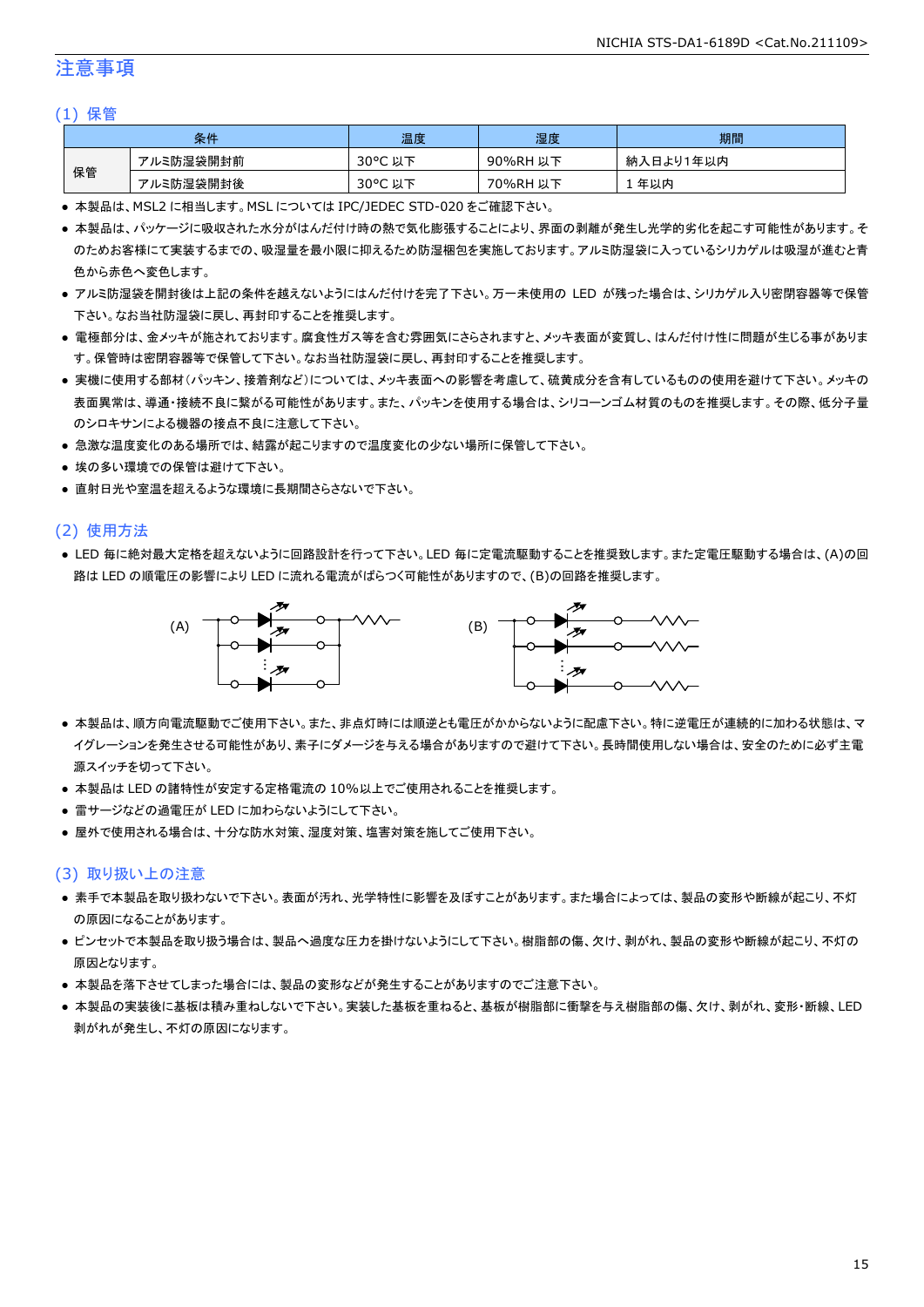#### (4) 設計上の注意

- LED を基板にはんだ付けした後の基板分割工程などで基板が曲がると、パッケージ割れが発生することがありますので基板のたわみやねじりに対して極 力ストレスの加わらないような LED 配置にして下さい。
- 基板分割部では LED の取り付け位置によって機械的ストレスが変化しますので、最もストレスが加わらないような位置に配置して下さい。
- 基板分割時は、手割りを避け、専用治具にて行って下さい。
- LED 周辺で使用する部材(筐体、パッキン、接着剤、2 次レンズ、レンズカバー、グリスなど)から放出された揮発性有機化合物は、LED の発光面を透過す る可能性があります。特に密閉に近い状態では、これらの揮発性有機化合物が熱や光子エネルギーにさらされると変色が起こり LED の光出力が大幅に 低下したり、色ずれが発生する可能性があります。また、空気の循環をよくすることで、光出力の低下や色ズレが改善されることがあります。予め実機点灯 試験による光学評価で異常なきことの確認をお願いします。
- はんだ種類や基板仕様の組み合わせ等によっては、使用時の熱ストレスによりはんだクラックが発生する恐れがあります。基板仕様は、基材や絶縁層の 種類、製品取り付けパターンのデザインなど、多数の組み合わせがあるため、事前検証を想定している最終製品にて行ってください。
- 金属ベース基板を使用する際には事前検証を十分行って下さい。使用時の熱ストレスによりはんだクラックが発生する恐れがあります。金属ベース基板 の絶縁層は、低弾性絶縁層を推奨します。
- 基板の製品取り付けパターン部及び製品直下部には、ソルダーレジストがかからない構造(下図参照、 Non Solder Mask Defined パッド(以下 NSMD))を推奨します。



#### (5) 静電気に対する取り扱い

● 本製品は静電気やサージ電圧に敏感で、素子の損傷や信頼性低下を起こすことがあります。取り扱いに際しては、以下の例を参考に静電気対策を十分 行って下さい。

 リストストラップ、導電性衣類、導電靴、導電性床材等による電荷の除去 作業区域内の装置、治具等の接地による電荷の除去

導電性材料による作業台、保管棚等の設置

- 使用機器、治具、装置類や作業区域内は適切に接地をして下さい。また、実装される機器等についてもサージ対策の実施を推奨します。
- 治具、装置類にガラスやプラスチックなどの絶縁体を使用される場合は以下の例を参考に対策を十分行って下さい。

 導電性材料による導電化 加湿による帯電防止

除電器(イオナイザ)による電荷の中和

- 本製品を機器に実装後、特性検査をする際には、静電気による損傷の有無も併せて確認して頂くようお願いします。電流を下げて(1mA 以下推奨)順電 圧検査又は発光検査を実施することで、損傷の有無は検出できます。
- 損傷した LED には、順方向の立ち上がり電圧が低下する、低電流で発光しなくなる等の異常が現れます。 不合格判定基準: (VF<2.0V at IF=0.5mA)

#### (6) 熱の発生

- 本製品をご使用の際は、熱の発生を考慮して下さい。通電時の素子の温度上昇は、実装する基板の熱抵抗や本製品の集合状態により変化します。熱の 集中を避け、本製品周囲の環境条件により最大ジャンクション温度(TJ)を超えることがないよう配慮下さい。
- 本製品周囲の温度条件(TA)により使用電流を決め放熱等の処理を施して下さい。